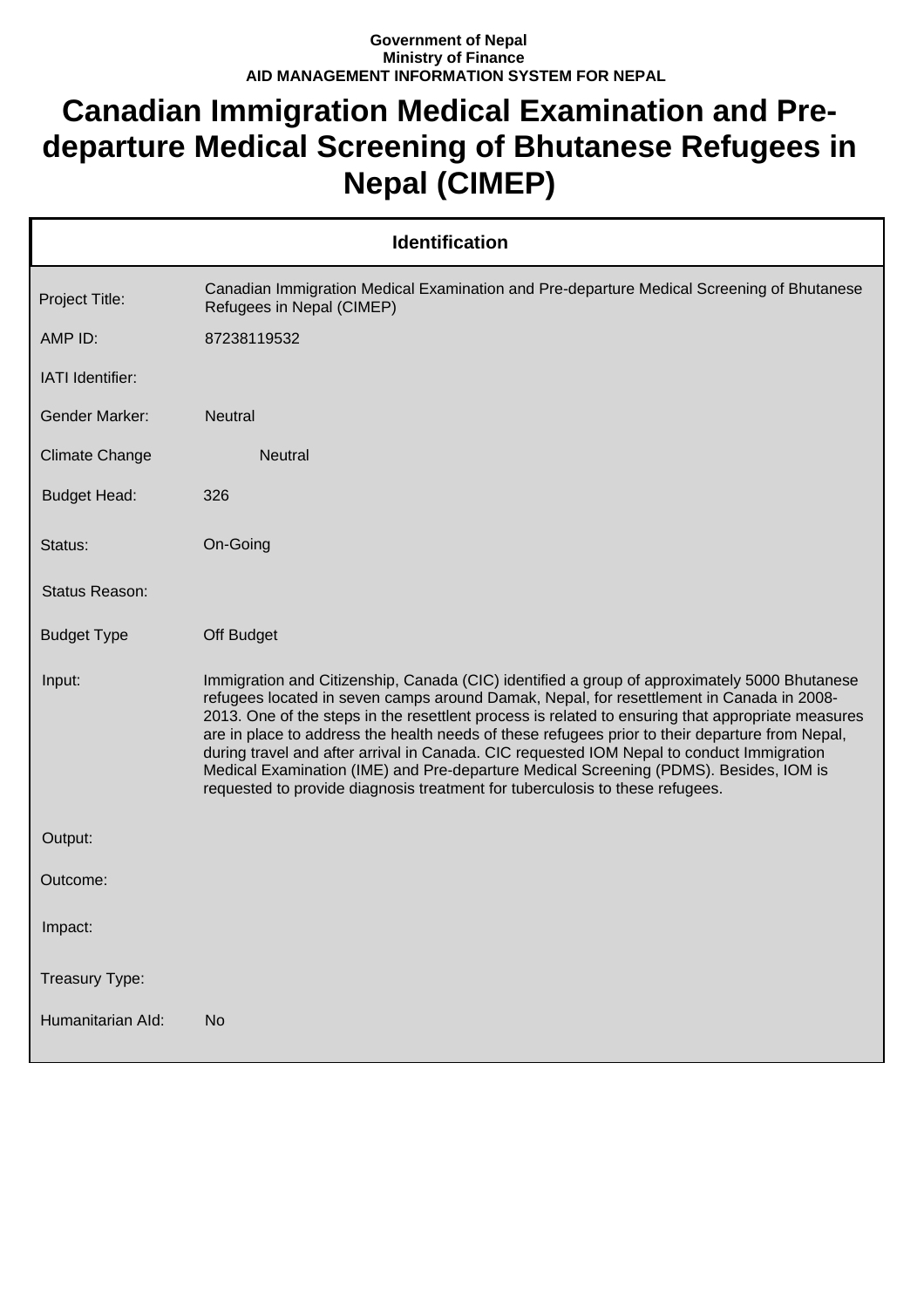| <b>Location</b>       |            |  |
|-----------------------|------------|--|
| Location              | Percentage |  |
| Kathmandu (Kathmandu) | 50.0%      |  |
| Jhapa (Chandragadhi)  | 50.0%      |  |

| <b>National Plan</b>                                                                    |            |  |
|-----------------------------------------------------------------------------------------|------------|--|
| Program                                                                                 | Percentage |  |
| [Health and Nutrition ] [Social Development Policy ] [National Development Plan (NDP) ] | 100.0%     |  |

| <b>Sector</b>                        |            |
|--------------------------------------|------------|
| Sector                               | Percentage |
| Nepal Sector Classification HEALTH 0 | 100.0%     |

| <b>Implementing/Executing Agency</b>     |        |  |
|------------------------------------------|--------|--|
| Donor                                    |        |  |
| International Organization for Migration | 0.0%   |  |
| <b>Responsible Organization</b>          |        |  |
| Ministry of Foreign Affairs              | 100.0% |  |
| <b>Executing Agency</b>                  |        |  |
| International Organization for Migration | 0.0%   |  |
| <b>Implementing Agency</b>               |        |  |
| International Organization for Migration | 100.0% |  |

|                            |                       |                    | <b>Funding</b>                |            |                     |
|----------------------------|-----------------------|--------------------|-------------------------------|------------|---------------------|
| Transaction<br>Date        | Type of<br>Assistance | Mode of<br>Payment | Post Earthquake<br>Assistance | Commitment | <b>Disbursement</b> |
| <b>UNDISBURSED BALANCE</b> |                       |                    | null                          |            |                     |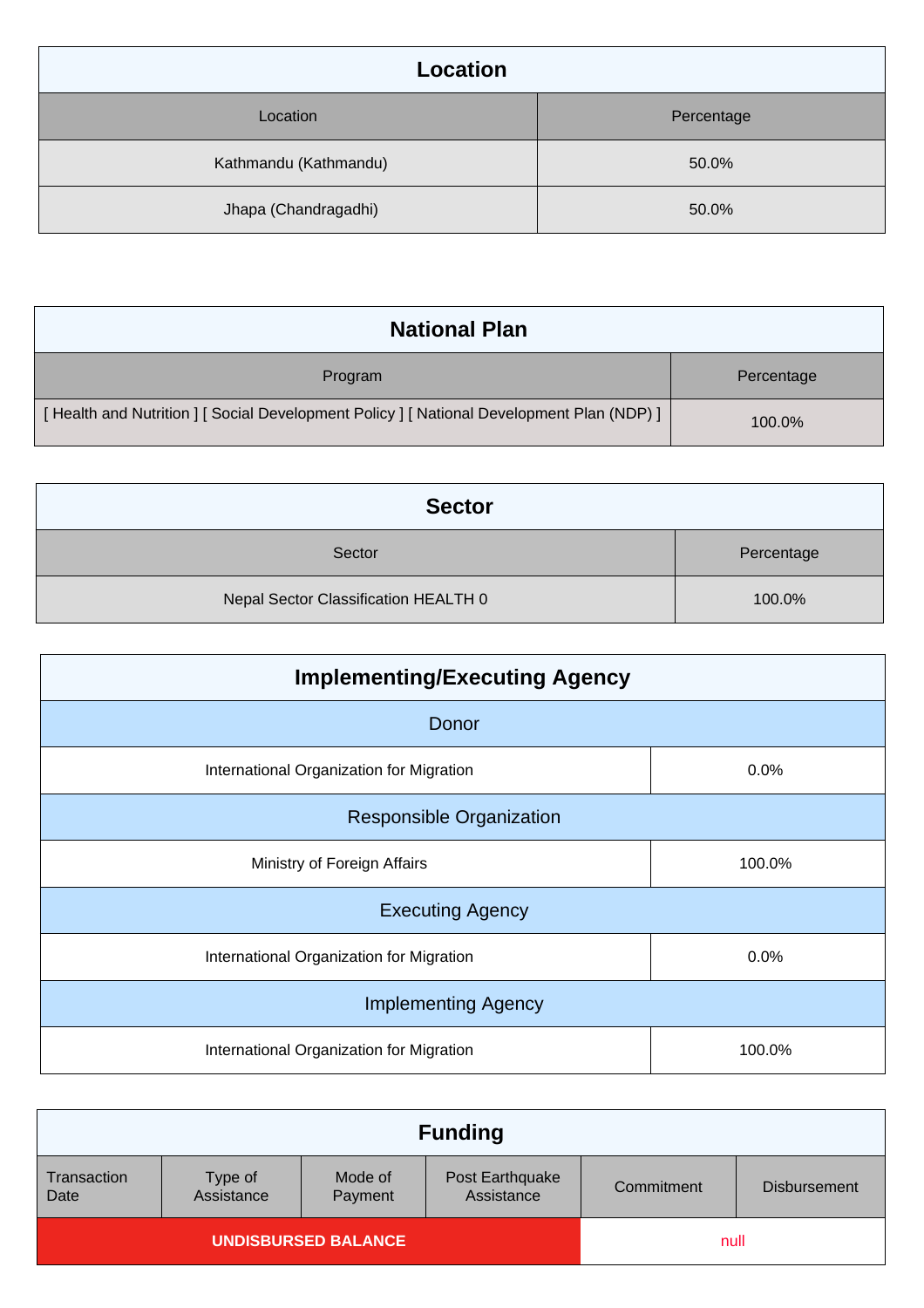| Transaction<br>Date                              | Type of<br>Assistance                           | Mode of<br>Payment    | Post Earthquake<br>Assistance | Commitment | <b>Disbursement</b> |
|--------------------------------------------------|-------------------------------------------------|-----------------------|-------------------------------|------------|---------------------|
|                                                  | <b>International Organization for Migration</b> |                       |                               |            |                     |
|                                                  |                                                 |                       | <b>Actual</b>                 |            |                     |
| 12/5/2008                                        | <b>Grant Aid</b>                                | <b>Direct Payment</b> | No                            | 99,926     |                     |
| 12/16/2008                                       | <b>Grant Aid</b>                                | <b>Direct Payment</b> | No                            | 1,288,442  |                     |
| 5/31/2011                                        | <b>Grant Aid</b>                                | <b>Direct Payment</b> | No                            | O          | 1,014,799           |
| 6/9/2011                                         | <b>Grant Aid</b>                                | <b>Direct Payment</b> | No                            | O          | 13,204              |
| 12/31/2011                                       | Grant Aid                                       | <b>Direct Payment</b> | No                            | Ю          | 190,536             |
| 2/29/2012                                        | <b>Grant Aid</b>                                | <b>Direct Payment</b> | No                            | Ю          | 56,264              |
| Total                                            |                                                 |                       | 1,388,368                     | 1,274,803  |                     |
| Total (International Organization for Migration) |                                                 |                       | 1,388,368                     | 1,274,803  |                     |
| <b>UNDISBURSED BALANCE</b>                       |                                                 |                       | 113,565                       |            |                     |

## **Progress Achieved** Progress Achieved: Key Problems: Steps Taken to Solve Problems: